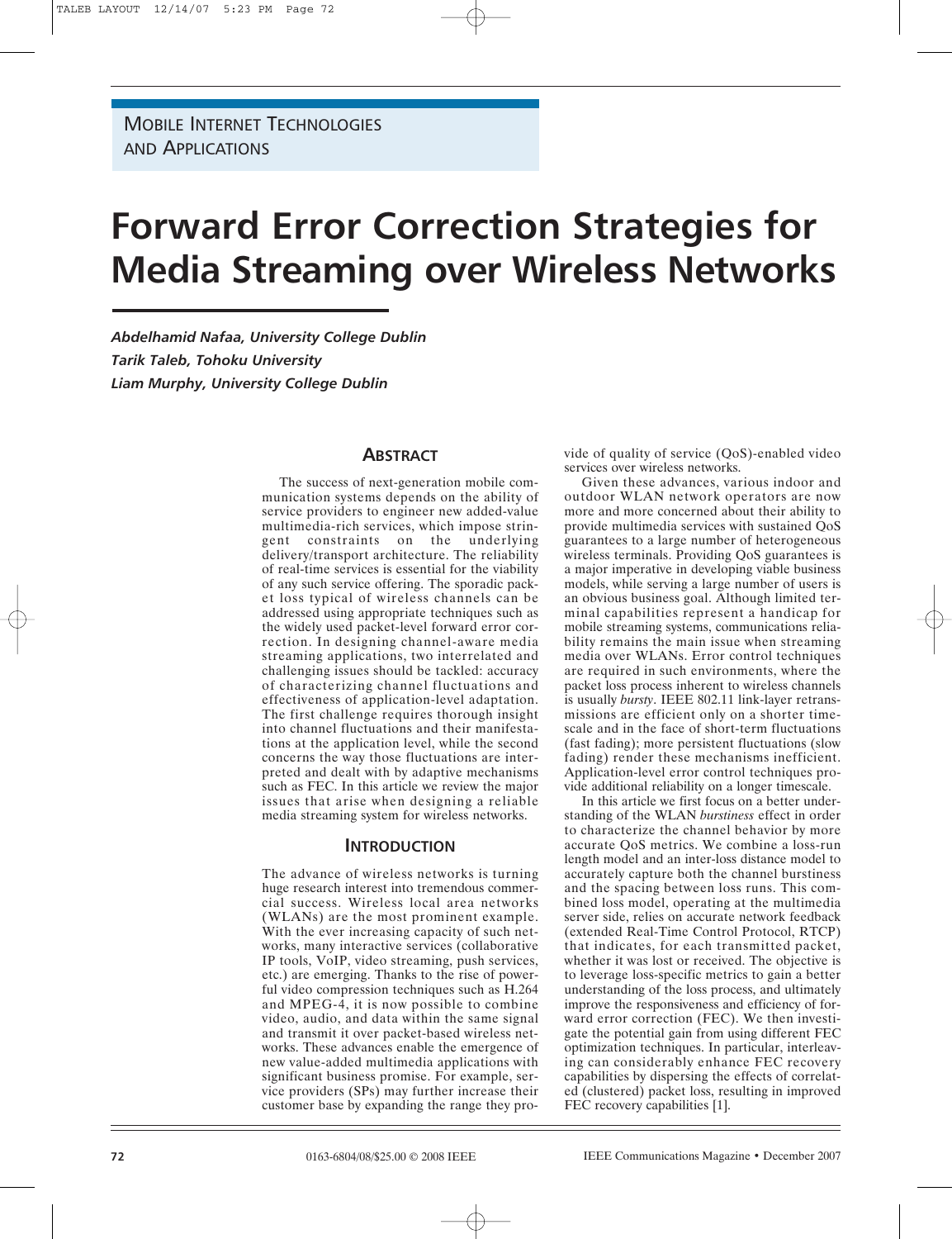Clearly, it is important to integrate adaptive FEC techniques with both the service characteristics (video coding semantics/metadata) and the underlying transport layer. The objective of such cross-layer integration is to regulate error control aggressiveness according to:

- The video packets' relevance to end users' perceived quality
- The channel loss trends reported by the underlying transport layer

The remainder of this article is organized as follows. We introduce the key aspects and features of FEC techniques. Different FEC optimizations for efficient adaptation are presented. We present an accurate short-term channel characterization in terms of packet loss distribution to improve the effectiveness of FEC adaptation. We present some approaches to combine adaptive FEC optimizations with packet loss distribution modeling. Concluding remarks are then given.

# **FORWARD ERROR CORRECTION PRINCIPLES**

FEC is a method commonly used to handle losses in real-time communication. FEC techniques enable a receiver to correct errors/losses without further interaction with the sender. An (*n*, *k*) block erasure code converts *k* source data into a group of *n* coded data, such that any *k* of the *n* encoded data can be used to reconstruct the original source data. Usually, the first *k* data in each group are identical to the original *k* source data; the remaining  $(n - k)$  data are referred to as parity data (Fig. 1).

Usually, FEC codes are able to correct both errors and erasures in a block of *n* symbols. In coding theory an error is defined as a corrupted symbol in an *unknown* position, while an erasure is a corrupted symbol in a *known* position. In the case of streamed media packets, loss detection is performed based on the sequence numbers in RTP packets (i.e., *erasure* codes).

### **FEC CODING TECHNIQUES**

In FEC codes redundant data are derived from the original data using techniques from coding theory. Traditional error correcting codes, such as parity, LDPC, Reed-Solomon, and Hamming codes, have recently attracted a substantial amount of attention. LDPC, XOR (exclusive-OR), and Reed Solomon codes are the most popular schemes proposed in the literature and are often recommended in Internet Engineering Task Force (IETF) Real-Time Transport Protocol (RTP) profiles. We briefly describe the two most widely used erasure codes; for details on other schemes the reader is referred to [2].

*Reed-Solomon Codes* — Reed-Solomon (RS) codes are a special class of linear non-binary block codes with the ability to correct both errors and erasures in a block of *n* symbols (packets). An RS code achieves ideal error protection against packet loss since it is a maximum distance separable (MDS) code, which means that no other coding scheme can recover lost source data symbols from fewer received code



symbols. Besides the block size limitation, RS codes also suffer from computational complexity [3].

*Low Density Parity Check Codes* — Many recent research works have considered the use of low density parity check (LDPC) code. These codes have two main advantages:

- They use XOR operations for high-speed encoding/decoding, which are more suitable for handheld receiver devices.
- They operate on very large source blocks.

However, LDPC are not MDS codes, which means that they are less bandwidth-efficient than RS codes.

Recent research, carried out in the context of the IETF Multicast Reliable Transport (MRT) working group, performed evaluation of FEC codes and pointed out that LDPC codes are more suitable for large block transfers over unidirectional channels, while RS codes are more appropriate for small block size and real-time streams.

## **BYTE-LEVEL VS. PACKET-LEVEL FEC**

FEC can be done at many levels from byte level up to packet level. In byte-level FEC, a symbol is a byte; while in packet-level FEC, a symbol is a packet. Byte-level FEC is implemented at the physical layer of almost all wireless networks. Packet-level FEC consists of producing *h* redundant packets from *k* original ones. An FEC packet is generally based on erasure coding and its usefulness is due to:

- A single parity packet can be used to correct different single-packet losses in a group of packets.
- Byte-level FEC is unable to recover a completely lost or delayed packet.
- When using byte-level FEC, a corrupted packet is already detected and discarded at the link layer with cyclic redundancy check (CRC), or at the transport layer with CHECKSUM, and so will not be available at the application level.

Even though most existing wireless access networks use integrated physical layer adaptive coding and modulation schemes (e.g., IEEE 802.16a uses variable-rate RS/convolutional coding [CC] schemes and variable-modulation scheme), packet-level FEC protocols are usually required at the application level. Wireless communication experiences both:

• Short-term fast fading and white Gaussian noise, which is addressed by the integrated physical layer coding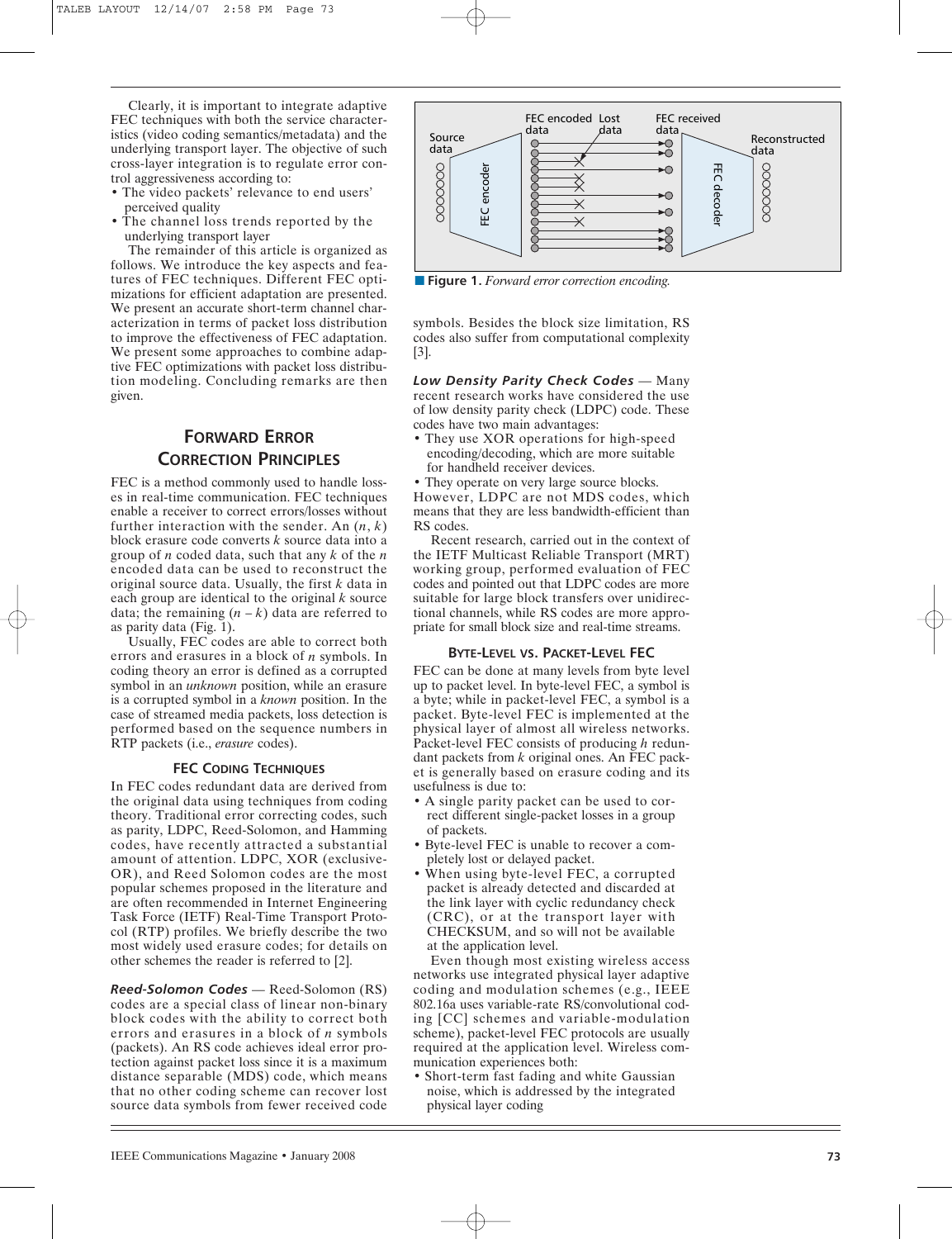*The key contribution is that important media packets may benefit from complete protection, while only part of less important packets are protected . This approach is particularly useful with video codecs that enable data partitioning.*

• Long-term slow fading (e.g., when entering a tunnel), which is addressed by packetlevel FEC encoding

These two levels of FEC encoding are fully complementary, with each level addressing a different problem. However, there is a need for additional packet-level FEC protection to increase the reliability of multimedia communications in a wireless context.

## **PACKET-LEVEL FEC PERFORMANCE METRICS**

We now review the performance criteria for packet-level erasure codes. There are many key erasure-code performance metrics that determine the suitability of each code. A thorough study of packet-level FEC performance [2] has identified the following metrics:

**Redundancy ratio —** The ratio  $n/k$  is usually referred to as the stretch factor of an erasure code. The stretch factor quantifies the amount of redundancy with respect to the source data.

**Decoding inefficiency ratio (inef\_ratio) —** This represents the minimum number of packets required to recover an FEC block divided by the number of source packets. Typically, the *inef ratio* is equal to one in MDS codes, while it is slightly higher in non-MDS codes. It is calculated as follows:

#### $\text{inef\_ratio} =$

Number of Packets Required for Decoding Number of source packets

**Encoding/decoding times and bandwidth —** Measuring the time (*time*) needed to encode/ decode an FEC block of a certain erasure codes class (RS, LDPC, etc.) is useful for computing the achievable bandwidth in a real-time streaming system and the suitability of such codes for resource-constrained wireless terminals. This bandwidth is calculated as follows:

$$
BW = \frac{n \cdot \text{pkt size (in bits)}}{\text{time}}
$$

Due to the complexity of error correcting codes, the processing capacity of both the source and destination should also be considered in designing FEC-based reliable communication systems.

# **FEC CODE OPTIMIZATIONS**

## **UNEQUAL FEC PROTECTION**

Unequal error protection is a powerful technique that may considerably improve the end user's perceived quality. Based on knowledge of content priority and/or video stream framing, such techniques appropriately distribute the redundancy budget over the video stream to reduce the impact of packet loss on the video quality perceived by users [4]. Authors in [5] propose the protection of MPEG-4 video objects (VOs) according to their priority and importance in the video scene. Nevertheless, it is admitted that, in certain circumstances, providing higher protection to the more important parts (e.g., Intracoded VOP) of a low-priority VO is better than protecting the less important parts (e.g., B-VOP) of a high-priority VO. Thus, depending on the protection strategy (favoring an important object or favoring the overall quality), it is possible to distribute the FEC budget in a way that best meets predefined objectives.

Within the IETF AVT working group, extensive ongoing discussions have led to the design of a generic RTP payload format [6] that provides integrated protection of media packets. This approach is based on the XOR (parity) operation. It allows end systems to apply protection using different protection lengths and levels. It also enables complete or partial recovery of the critical payload and RTP header fields, depending on the packet loss situation. The key contribution is that important media packets may benefit from complete (full length) protection, while only part of less important packets are protected (RTP header and a certain number of bytes). This approach is particularly useful with video codecs (e.g., H.264) that enable data partitioning.

## **INTERLEAVED FEC PROTECTION**

Data interleaving is commonly used in video streaming systems to reduce the effects of loss. The sender re-sequences the packets before transmitting them to the receiver, so that originally adjacent packets are separated by a distance that may vary over time. The interleaving disperses the effect of packet losses and mitigates the effect of bursty losses on multimedia decoding. The key advantage of interleaving is that it provides better error resiliency while not increasing the bandwidth requirement of a stream. It is particularly effective for multimedia streams with short-term dependencies between data (e.g., predictive spatial/temporal coding); here, adjacent losses result in error propagation, which affects the quality of decoded content as even correctly received data might not be decoded properly. However, the pitfall of interleaving consists in the fact that it increases latency due to additional buffering at the sender. This limits the application of this technique to delay-sensitive interactive applications.

Interleaved FEC protection is based on the combination of two well-known techniques, FEC and interleaving. This combination may increase FEC efficiency and consequently reduce the amount of FEC transmission at servers. FEC techniques are not sufficient to safeguard data transmissions from burst errors, as they are only effective in counteracting random losses. FEC interleaving is capable of minimizing the effect of burst errors at the decoding level, although its efficiency still depends on the amount of FEC redundancy being transmitted and the interleaving stride used.

In order to reduce the effect of clustered losses, redundant information could be added into temporally distant packets [1], which introduce even higher delay. Hence, the repair capability of FEC is mainly limited by the delay budget. Reference [1] proposed an adaptive FEC based on transmission of redundant audio samples (audio packets), so information relative to packet *n* may be spread over multiple packets, and relying on a simple two-state Gilbert model to react to network fluctuations. This scheme is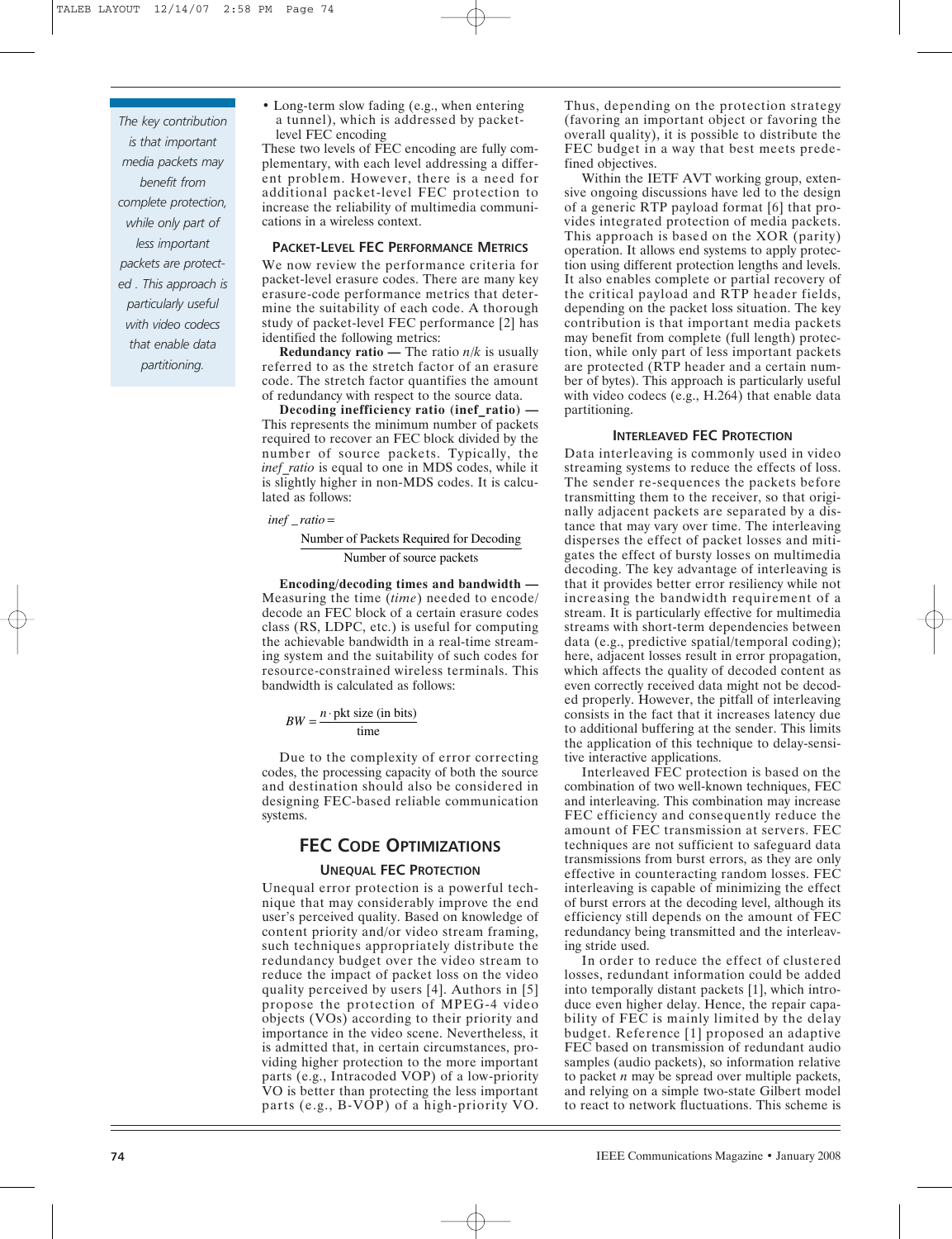efficient for Internet telephony, since a Gilbert model suffices to capture the rather slow loss dynamics.

It is worth mentioning that excessive interleaving may lead to uncertain FEC efficiency improvement, depending on the loss pattern exhibited by the wireless link. Clearly, it is important to capture the wireless channel dynamics through pertinent QoS metrics in order to determine the appropriate interleaving level to maximize the effectiveness of FEC recovery.

## **FEC REDUNDANCY CONTROL**

Typical packet-level FEC protocols that use *k* media packets to produce *n* packets, including *h*  $= n - \overline{k}$  parity packets, have the capacity to overcome up to *h* packet losses (when using MDS codes). This provides resiliency against a maximum packet loss rate of  $p = h/n$  when considering that even FEC packets may be affected by loss. Thus, based on averaged packet loss rate (*p*) measurements such as that provided by RTCP feedback, it is possible to constantly adjust the redundancy amount *h* as follows:

$$
h = \frac{p \cdot k}{(1 - p)}
$$

Many approaches use this simple model with varying levels of complexity when dealing with application-level framing (e.g., video frame fragmentation). The maximum acceptable loss rate threshold beyond which the streaming server triggers FEC adaptation may differ depending on the nature of the audiovisual content and its loss resiliency characteristics. This FEC adaptation model poses a problem when dealing with channels that exhibit varying packet loss rates over time. The frequency with which the network loss rate is reported to the sender may reduce the responsiveness of FEC schemes, leading to suboptimal FEC efficiency. A high frequency would enhance the responsiveness at the sender, while causing high variations between successive measurements and possibly leading to instability, not to mention excessive feedback traffic overhead. On the other hand, a low frequency would have good stability and low overhead but poor responsiveness.

FEC redundancy control is effective only in cases where packet losses are uniformly distributed over the transmission. In reality, the packet loss process is often variable over time, so the use of the average loss rate to adjust the FEC redundancy may not produce optimal FEC transmission. Obviously, the averaged loss rate is more useful for a very large FEC block, but fails to capture short-term loss process fluctuations. To address this issue, more advanced loss characterization models have been used to capture the correlation between packet losses [1], where it was shown that a simple Gilbert model can considerably improve the performance of an adaptive FEC system over the Internet by using the probability of the loss state, instead of the averaged loss rate, to control redundancy transmission.



**■ Figure 2.** *Loss pattern effect on video quality.*

## **SHORT-TERM PACKET LOSS MANAGEMENT**

## **IMPACT OF LOSS DISTRIBUTION ON STREAMING MEDIA QUALITY**

Typical WLAN communications are subject to high bit error rates, which usually occur through correlated (adjacent) packet losses. In certain real-time applications, the loss distribution (i.e., loss pattern) is a key parameter that determines the performance perceived by the users. Peak signal-to-noise ratio (PSNR) is often used to measure the objective quality of a reconstructed video stream. Figure 2 plots two PSNR curves corresponding to two specific loss patterns affecting the same video communication. Both loss patterns correspond to a loss percentage of 2 percent (30 lost packets over 1500 transmitted packets). In the first loss pattern the losses are well separated, while in the second loss pattern the loss events occur in bursts of three packets. In this experiment we used a Quarter Common Intermediate Format (QCIF  $-176 \times 144$  pixels) Foreman H.264-coded sequence with an Intra period of 10.

Well separated losses lead to smooth video quality degradation due to the nature of the coded video bitstream, which contains a substantial amount of temporal and spatial dependencies. On the other hand, clustered losses decrease the decoding quality and considerably reduce the efficiency of H.264-integrated resiliency features. FEC performance is also significantly degraded when packet losses occur in bursts. It is clear that video quality depends on the specific loss pattern as well as the averaged loss rate.

## **PACKET LOSS PROCESS CHARACTERIZATION**

The high packet loss rates typical of WLAN communications are mainly due to channel fluctuations that cannot be fully addressed at the physical layer (slow fading). Thus, it is crucial to capture the channel dynamics at the packet level to effectively overcome packet loss. The packet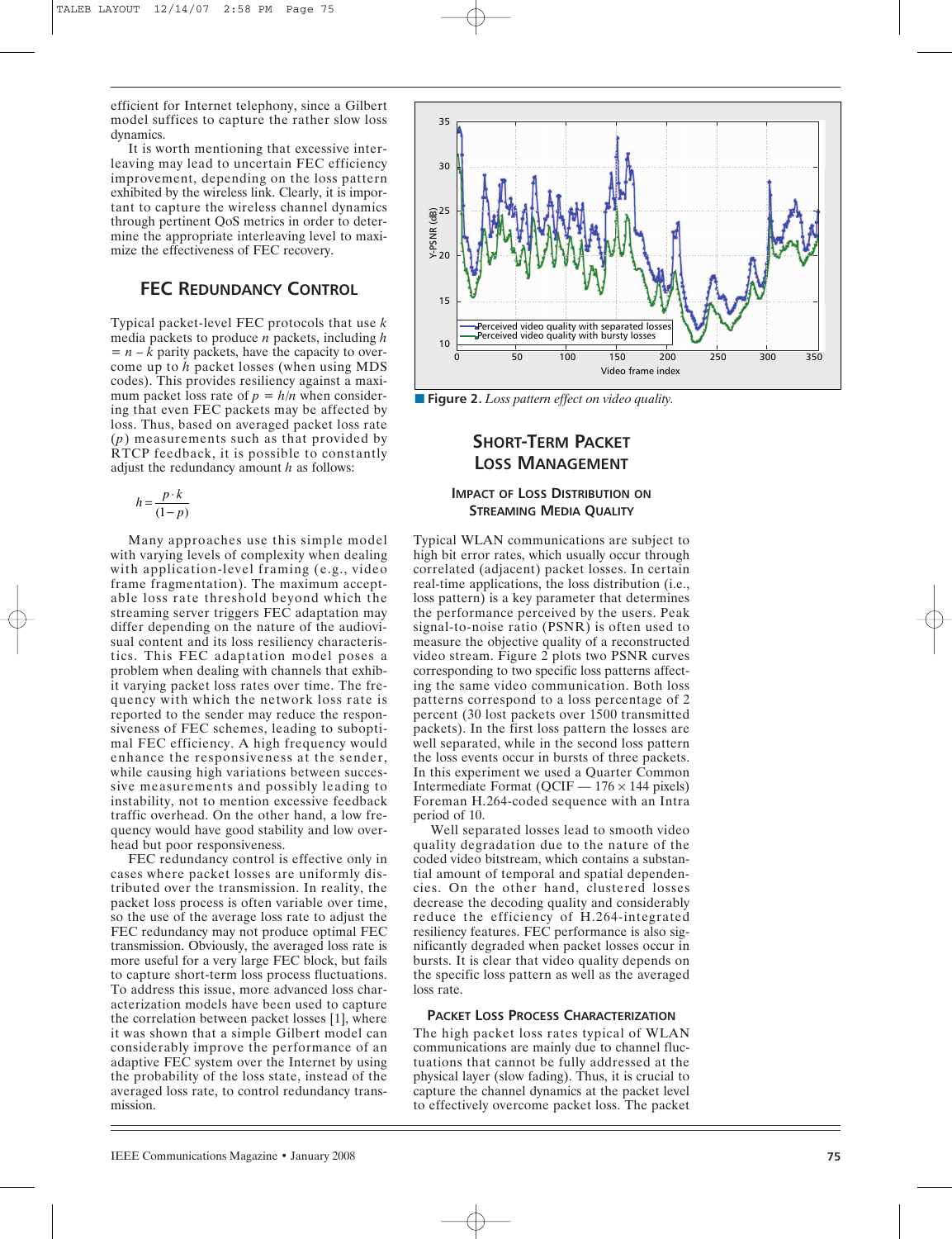

■ **Figure 3.** *Extended Gilbert model with limited states.* 

loss process can exhibit high temporal dependency: for instance, if packet *n* is lost, packet *n* + 1 is likely to be lost as well. This introduces burstiness in network losses, and the performance of FEC efficiency is affected, resulting in poor packet loss recovery capabilities.

Several researchers have attempted to characterize the loss process by highlighting the correlation between loss and delays. This is particularly useful in preventing burst packet loss associated with congestion. However, delay measurement is not very revealing in a single-hop wireless communication scenario, where the loss event follows a random process due to locationand time-varying channel conditions; that is, loss events are not necessarily correlated with the available bandwidth. In the following we introduce basic mathematical concepts on which packet loss modeling is built.

*Gilbert Model* — In [7] a Markov model is proposed to capture temporal loss dependency. The work in [7] analyzed the two-state Markov model, also known as the Gilbert model. *p* denotes the probability that the next packet is lost, provided the previous one has arrived; *q* is the opposite.  $(1 - q)$  is the conditional loss probability  $(clp)$ . Typically,  $p + q < 1$ . If  $p + q = 1$ , the Gilbert model will have the Bernoulli model properties.

From the above definition, we can compute  $p_0$  and  $p_1$ , the state probability for state 0 and 1, respectively. In the Gilbert model they also represent the mean arrival and loss probability, respectively. Note that many FEC redundancy control protocols (e.g., the one in [6]) use the probability of state  $1 (p_1)$  to adjust the amount of FEC transmission.

$$
p_0 = \frac{q}{p+q} \qquad p_1 = \frac{p}{p+q}
$$

*Pk* (the probability distribution of loss runs of length *k*, i.e., *k* consecutive losses) has a geometric distribution.

*Extended Gilbert Model* — An extension of the Gilbert model has been used in modeling Internet losses [7]. It handles long loss runs by using models with multiple states. We consider using this model to capture the typical loss run length and typical distance between two successive loss runs. We define the random variable *X* as follows:  $X = 0$ : no packet loss;  $X = k$ : exactly *k* consecutive packets are lost; and  $X \ge k$ : at least *k* consecutive packets are lost. With this definition, we establish a loss run length (loss burst length) model with *n* states as shown in Fig. 3. We rely on extended RTCP feedback that continuously reports the measured loss pattern. Each RTCP report corresponds to the last 300 transmitted packets (i.e., loss pattern segment).

The system keeps a counter *l*, which is the number of consecutively lost packets. It is reset whenever the next packet is successfully delivered. The parameter to be determined is *P*[*Xi*| *X*<sub>*i*-1</sub> to *X*<sub>*i*-1</sub> are all lost]. Let *m<sub>i</sub>* for (*i* = 1, 2 ... *n* – 1) denote the number of loss bursts having length *i*, where  $(n - 1)$  is the longest loss burst.  $m_0$  denotes the number of delivered packets; *n* represents the number of states in the model. Note that a model can be completely character-



**■ Figure 4.** *Model-based FEC block allocation scheme.*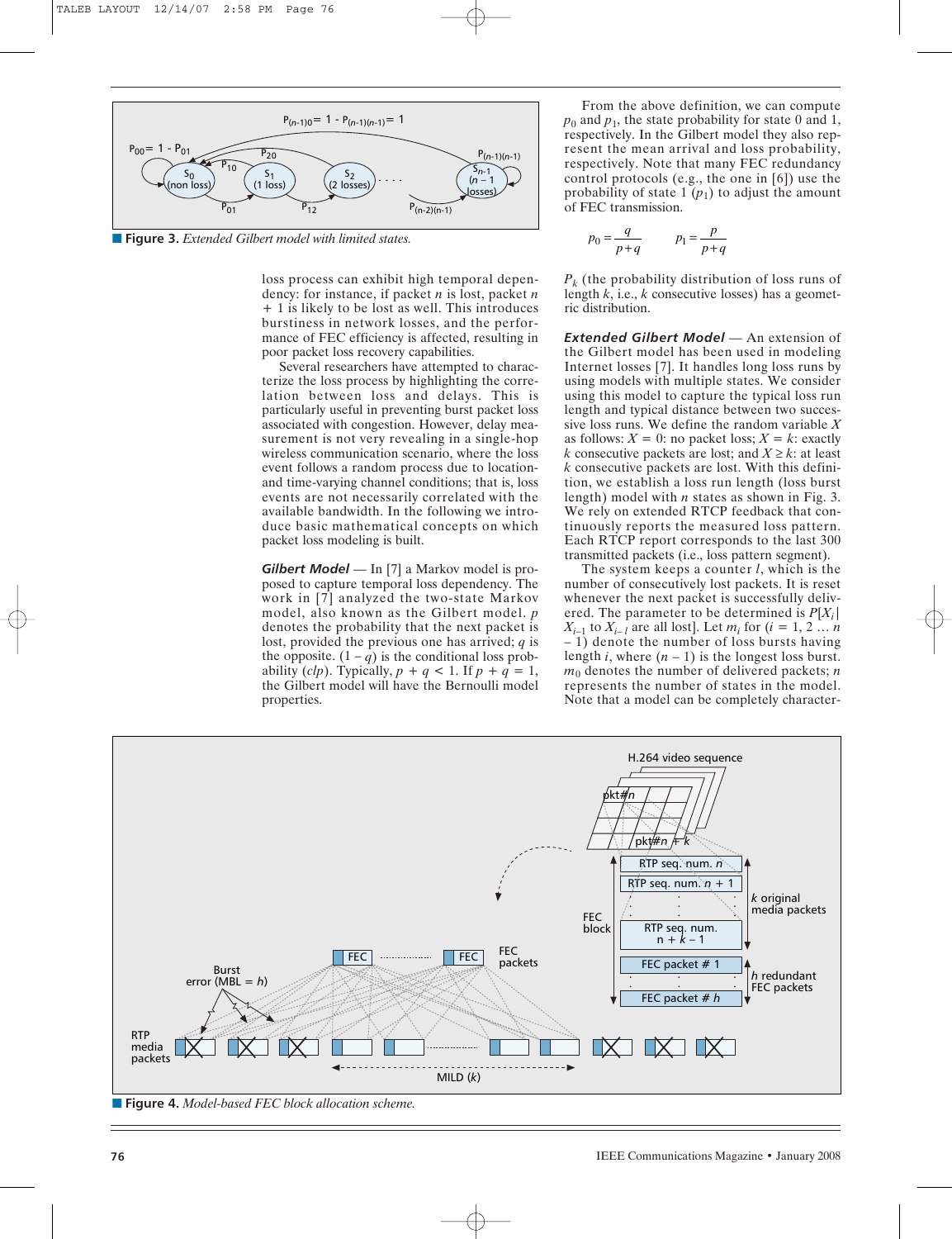ized by its burst loss length occurrences vector *M* (i.e., the coefficient vector  $M = (m_0, m_1, \dots)$  $m_{n-1}$ ). The mean burst loss length (MBL) is easily deduced and gives the expected mean loss run length based on the previously observed loss distribution:

$$
MBL = \frac{\left(\sum_{i=1}^{n-1} i \cdot m_i\right)}{\sum_{i=1}^{n-1} m_i} \tag{1}
$$

The interloss distance (ILD) metric was recently proposed within the IETF working group to describe the distance between packet loss events in terms of sequence number. The ILD metric is useful for complementing the loss model for enhanced loss pattern prediction and multimedia application adaptation in two respects: while an accurate loss model is able to model loss run distributions, it does not model distances between loss runs; and small ILD values may also degrade the performance of FEC codes.

As with the loss model, we derive a model to characterize ILD distribution. This is useful to understand and predict the spacing between loss events. Let  $d_i$ ,  $i = 1, \ldots n-1$  denote the number of ILDs having length *i*. The ILD model is completely characterized by its occurrence vector *D*  $=(d_1, d_2, ..., d_{n-1})$ . The mean ILD (MILD) is given by

$$
MILD = \frac{\left(\sum_{i=1}^{n-1} i \cdot d_i\right)}{\sum_{i=1}^{n-1} d_i} \tag{2}
$$

# **LOSS-PATTERN-AWARE FEC REDUNDANCY ALLOCATION**

In this work we consider an RTP/UDP-based streaming system, although TCP-based streaming systems are today by far the most dominant alternative in unmanaged/unreliable networks such as the Internet. RTP/UDP streaming systems are much more bandwidth-efficient and are considered more for deployment in managed networks such as broadband operators' networks.

To better understand the meaning of the MBL and MILD metrics, Fig. 4 illustrates their potential impact on adaptive FEC transmission. Here, adaptive FEC-capable communication is affected by two loss bursts having a length of  $MBL = 3$ . The two loss bursts are separated by *k* (MILD) correctly received packets. The FEC scheme is a video-frame-based FEC allocation, in the sense that packets stemming from each video frame will fit into one FEC block.

In conventional FEC transmitting *h* FEC packets in an FEC block of *k* source data provides an erasure resiliency against a packet loss rate of  $h/(h + k)$ . However,  $h/(h + k)$  represents the averaged loss rate and does not give any indication of channel burstiness (i.e., loss cluster-



■ **Figure 5.** *Instantaneous receiver-perceived loss rate (i.e., after FEC recovery).* 

ing trends). It is better to use more specific loss distribution metrics such as MBL and MILD to help protect video packets. In fact, capturing transient wireless link burstiness may improve the responsiveness of the streaming server to short-term variations in network conditions.

Applying an appropriate amount of redundancy  $(h = \text{MBL})$  makes the communication robust against the most likely expected packet loss run length. On the other hand, taking a number of original data  $k$  equal to MILD ( $k =$ MILD) improves the bandwidth efficiency of FEC codes. Since MILD represents the most likely spacing between two loss bursts, using it as *k* in FEC blocks reduces the probability of having two loss bursts affect the same FEC block.

We now compare conventional adaptive FEC with our loss-pattern-based adaptive FEC through trace-based simulation. This evaluation process is usually used to estimate the overall performance of loss models with respect to multimedia service quality. We extend this evaluation process with finer-grained measurements by estimating the model performance several times during the evaluation process. Trace-based simulation uses loss patterns collected from real traffic transmissions over a network. In our case we use a WLAN network to collect the loss patterns resulting from actual H.264 video multicasting (H.264 baseline profile at a mean bitrate of 466.7 kb/s.). Each transmitted RTP packet contains a sequence number intended for intramedia synchronization. If the packet arrives, the receiver writes the sequence number into the trace file. Afterward, during offline analysis, we calculate the final loss pattern and then divide it into several segments corresponding to RTCP reports. The simulation of FEC-enabled streaming server behavior is obtained after multipass processing. The number of processing passes strongly hinges on the number of loss pattern segments (RTCP reports).

Figure 5 gives the final loss rate values (after recovering with FEC) averaged over  $N = 300$ packets, which represents the number of packets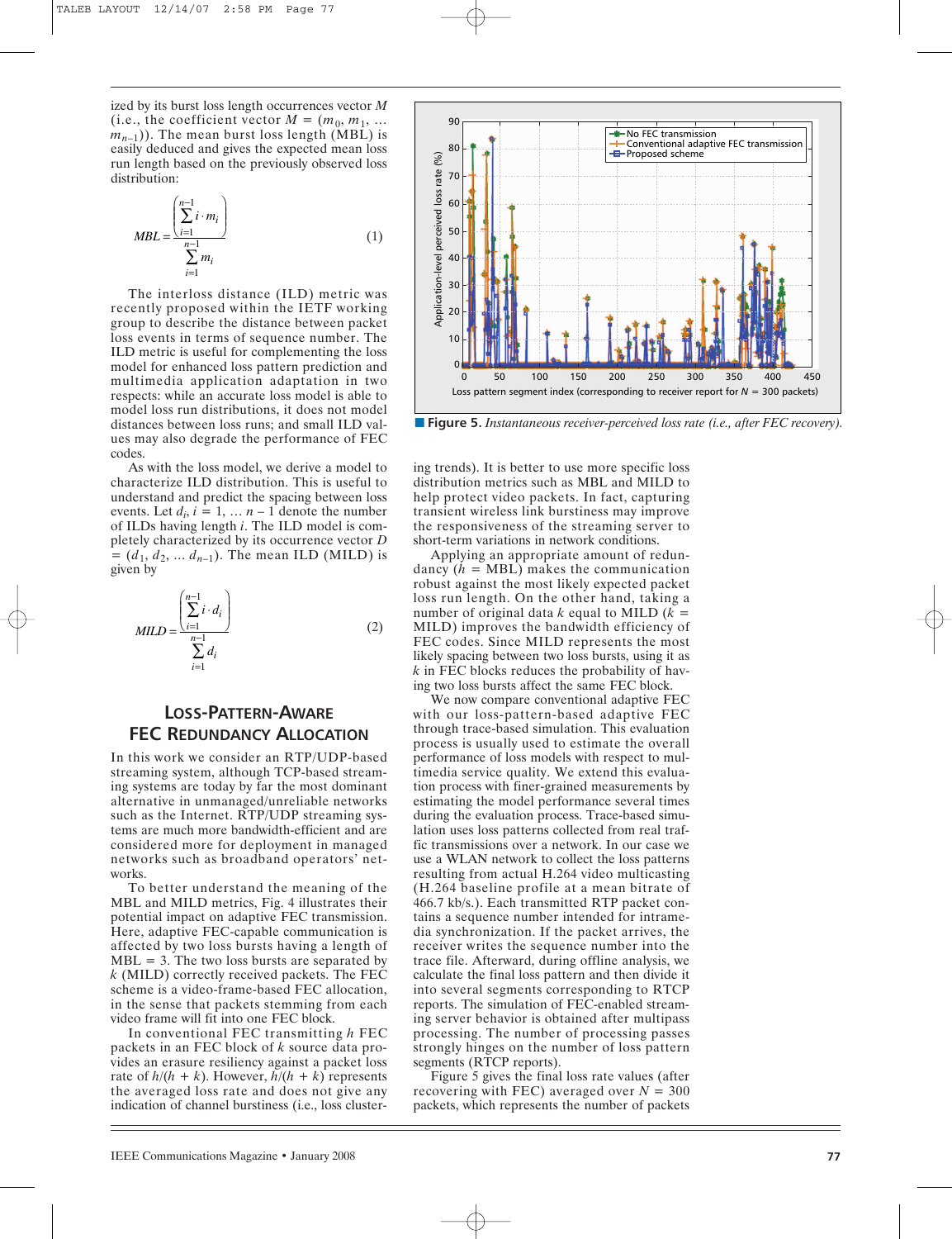

**■ Figure 6.** *Instantaneous measured FEC-EF.*

covered by a single feedback report. Our lossmodel-based FEC adaptation is compared to conventional adaptive FEC. As described before, conventional adaptive FEC uses the total averaged loss rate *p* to adjust the amount of redundancy to be transmitted  $(h = p \cdot n)$ .

The mean measured loss rate during the multicast streaming session is around 6.1 percent (7607 lost packets). Using the conventional adaptive streaming server, the mean perceived loss rate reached about 5 percent (6210 lost packets after FEC recovery). The perceived loss rate was about 4 percent (4968 lost packets after FEC recovery) with our loss-model-based FEC adaptation scheme. This difference in the mean loss rate could have devastating consequences at the video decoding level.

Our loss-model-based FEC usually requires more bandwidth than conventional adaptive FEC. The mean bandwidth consumption achieved with the conventional streaming system is around 495 kb/s, while the bandwidth consumption is about 510.5 kb/s with our proposed scheme. This excess bandwidth usage (3.1 percent) could be afforded by SPs if the video quality is sustained. Indeed, it is commonly accepted, from an SP's point of view, that additional bandwidth requirement is acceptable for the sake of enhanced loss resiliency and better perceived quality.

It is important to measure how accurate the FEC transmission is, that is, the percentage of FEC packets that are actually used to recover packet loss at FEC blocks decoding level; this excludes the FEC packets sent unnecessarily or those that are not sufficient to recover a given FEC block. For the purpose of measuring this, we define the FEC efficiency factor as

## $FEC - EF = \frac{10 \text{au} \text{ Data}}{\text{Received Data} + \text{Transmitted FEC}}$ Total Data

Here the total data represents the video packets obtained after recovering with FEC (i.e., received packets and recovered packets), while received data is the number of packets correctly received. So ideally,  $FEC-EF = 1$  when

- No FEC is transmitted and the communication does not suffer from loss.
- All transmitted FEC redundancy is used to recover lost packets.

Figure 6 illustrates the measured FEC-EF throughout the multicast streaming session. The mean measured FEC-EF forconventional adaptive FEC is around 0.8874, while the mean measured FEC-EF is 0.91 with our proposed scheme. The FEC efficiency is particularly noticeable when the loss pattern segments are correlated and show certain cyclical behavior in terms of packet loss distribution (i.e., stable MBL and MILD measurements).

## **CONCLUSIONS**

QoS provisioning for audiovisual services is a challenging task to make WLANs viable in a network operator's commercial offerings, and ultimately more attractive for widespread use. In this context multimedia service reliability is a prerequisite in any service level agreement between the service provider and its end users. To achieve the necessary level of service reliability, it is essential to design and deploy integrated error control techniques. In this article we present an adaptive packet-level FEC protocol meant to complement existing medium access control/physical layer short-timescale error control mechanisms. We investigate how the network conditions could be better characterized by using packet loss patterns as feedback for FEC adaptation. We derive new loss-specific metrics to better balance FEC aggressiveness and resource requirements, to achieve both adaptation accuracy and bandwidth efficiency.

### **REFERENCES**

- [1] J-C. Bolot *et al.*, "Adaptive FEC-based Error Control for Internet Telephony," *Proc. IEEE INFOCOM '99*, New York, NY, Mar. 1999.
- [2] V. Roca and C. Neumann, "Design, Evaluation and Comparison of Four Large Block FEC Codecs, LDPC, LDGM, LDGM staircase and LDGM Triangle, plus a Reed-Solomon Small Block FEC Codec," INRIA res. rep. RR-5225, June 2004.
- [3] L. Rizzo, "Effective Erasure Codes for Reliable Computer Communication Protocols," *ACM Comp. Commun. Rev.*, vol. 27, no. 2, Apr. 1997, pp. 24–36.
- [4] Y. Shan and A. Zakhor, "Cross Layer Techniques for Adaptive Video Streaming over Wireless Networks," *IEEE ICME '02*, vol. 1, Lausanne, Switzerland, Aug. 2002, pp. 277–80.
- [5] T. Ahmed *et al.*, "Cognitive Video Streaming Over Next Generation Networks: A Cross-layer Approach," *IEEE JSAC,* vol. 23, no. 2, Feb. 2005, pp. 385–401.
- [6] A. Li *et al.*, "RTP Payload Format for Generic Forward Error Correction," IETF Internet draft draft-ietf-avt-ulp-23.txt, Aug. 2, 2007, work in progress.
- H. Sanneck and G. Carle, "A Framework Model for Packet Loss Metrics based on Loss Run Length," *Proc. SPIE/ACM SIGMM MMCN*, Jan. 2000.

### ADDITIONAL READING

- [1] A. Nafaa and A. Mehaoua, "Joint Loss Pattern Characterization and Unequal Interleaved FEC Protection for Robust H.264 Video Distribution over Wireless LAN," *Comp. Networks J.*, vol. 49, no. 6, Dec. 2005, pp. 766–86.
- [2] K. Park and W. Wang, "AFEC: An Adaptive Forward Error Correction Protocol for End-to-End Transport of Real-Time Traffic," *Proc. IEEE IC3N*, San Diego, CA, Oct. 1998.
- [3] J. Lu *et al.*, "Progressive Source-Channel Coding of Images Over Bursty Error Channels," *Proc. IEEE ICIP '98*, Chicago, IL, Oct. 1998.